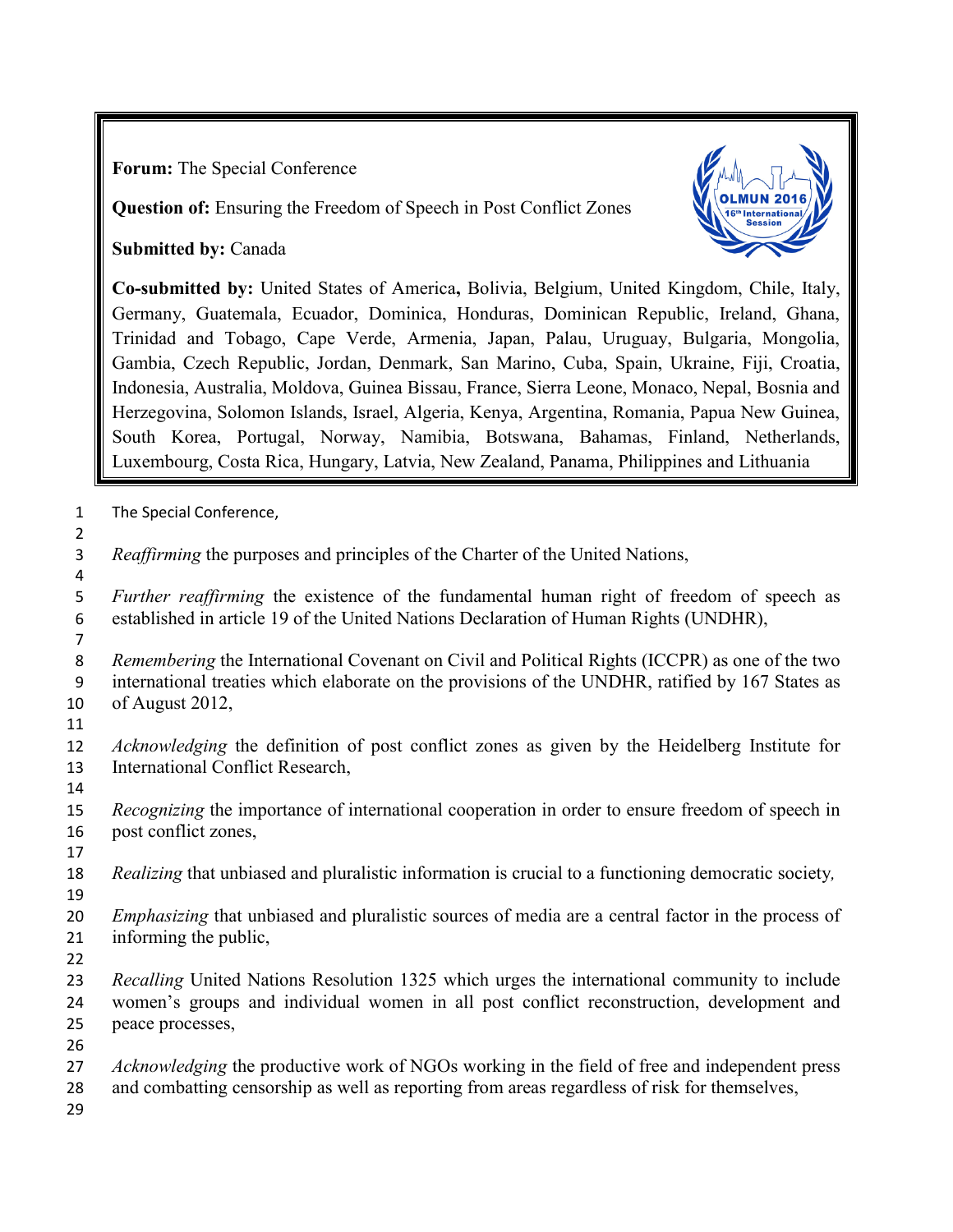| 30<br>31       |    | Alarmed by the restriction of freedom of speech in several cases around the world,                                                                                                                                                                                                    |
|----------------|----|---------------------------------------------------------------------------------------------------------------------------------------------------------------------------------------------------------------------------------------------------------------------------------------|
| 32<br>33       |    | Noting with appreciation that NGOs are already taking actions in counteracting this issue,                                                                                                                                                                                            |
| 34<br>35       |    | Observing that the international community has been unable to end the impairment of freedom of<br>speech up to this point,                                                                                                                                                            |
| 36<br>37<br>38 |    | <i>Bearing in mind</i> that biased media has led to enormous tragedy in the past,                                                                                                                                                                                                     |
| 39<br>40       |    | Acknowledging that establishing regulations and penalties depends upon the participation of<br>countries all around the globe,                                                                                                                                                        |
| 41<br>42<br>43 |    | <i>Confident</i> that the assembled Member States are working together to find the best possible<br>resolution to address the problems of ensuring freedom of speech in post conflict zones,                                                                                          |
| 44             |    |                                                                                                                                                                                                                                                                                       |
| 45<br>46<br>47 |    | 1. Reaffirms that according to the United Nations Charter Chapter I, Article 2, Clause 7,<br>the United Nations is not authorized "to intervene in matters which are essentially within<br>the domestic jurisdiction of any state or shall require the members to submit such matters |
| 48             |    | to settlement under the present charter";                                                                                                                                                                                                                                             |
| 49             |    |                                                                                                                                                                                                                                                                                       |
| 50             |    | 2. Calls upon UN member states to create a special committee, the Freedom of Speech                                                                                                                                                                                                   |
| 51             |    | Committee (FOSC), which operates in post-conflict zones and whose responsibilities                                                                                                                                                                                                    |
| 52             |    | include staying in contact with affected governments in post conflict zones to find long-term                                                                                                                                                                                         |
| 53             |    | solutions to provide and ensure freedom of speech for its citizens;                                                                                                                                                                                                                   |
| 54             |    |                                                                                                                                                                                                                                                                                       |
| 55             |    | 3. Encourages the Member States of the UN to sign and ratify the International Covenant                                                                                                                                                                                               |
| 56             |    | on Civil and Political Rights (ICCPR);                                                                                                                                                                                                                                                |
|                |    |                                                                                                                                                                                                                                                                                       |
| 57             |    | 4. Encourages all Member States to support NGOs                                                                                                                                                                                                                                       |
| 58             |    |                                                                                                                                                                                                                                                                                       |
| 59             |    | a. Who the United Nations Human Rights Council determines as                                                                                                                                                                                                                          |
| 60             |    |                                                                                                                                                                                                                                                                                       |
| 61             |    | i. Free,                                                                                                                                                                                                                                                                              |
| 62             |    | ii. Independent,                                                                                                                                                                                                                                                                      |
| 63             |    | Unbiased,<br><i>iii.</i>                                                                                                                                                                                                                                                              |
| 64             |    | iv. Pluralistic,                                                                                                                                                                                                                                                                      |
| 65             |    |                                                                                                                                                                                                                                                                                       |
| 66             |    | b. who are eager to report in and from post-conflict states respecting the domestic                                                                                                                                                                                                   |
| 67             |    | legislation of the internationally recognized government;                                                                                                                                                                                                                             |
| 68             |    |                                                                                                                                                                                                                                                                                       |
| 69             |    |                                                                                                                                                                                                                                                                                       |
| 70             | 5. | <b>Calls for</b> the establishment of Training Centres for Unbiased News (TCUNs) in every                                                                                                                                                                                             |
| 71             |    | member state, as a part of journalism schools, in order to:                                                                                                                                                                                                                           |
| 72             |    | educate journalists worldwide on how to report unbiased and pluralistically<br>a.                                                                                                                                                                                                     |
| 73             |    | offer a platform for exchange of ideas and experiences in the field of journalism<br>b.                                                                                                                                                                                               |
| 74             |    | c. provide safe havens for persecuted journalists in post conflict zones to prevent                                                                                                                                                                                                   |
| 75             |    | unjust imprisonments,                                                                                                                                                                                                                                                                 |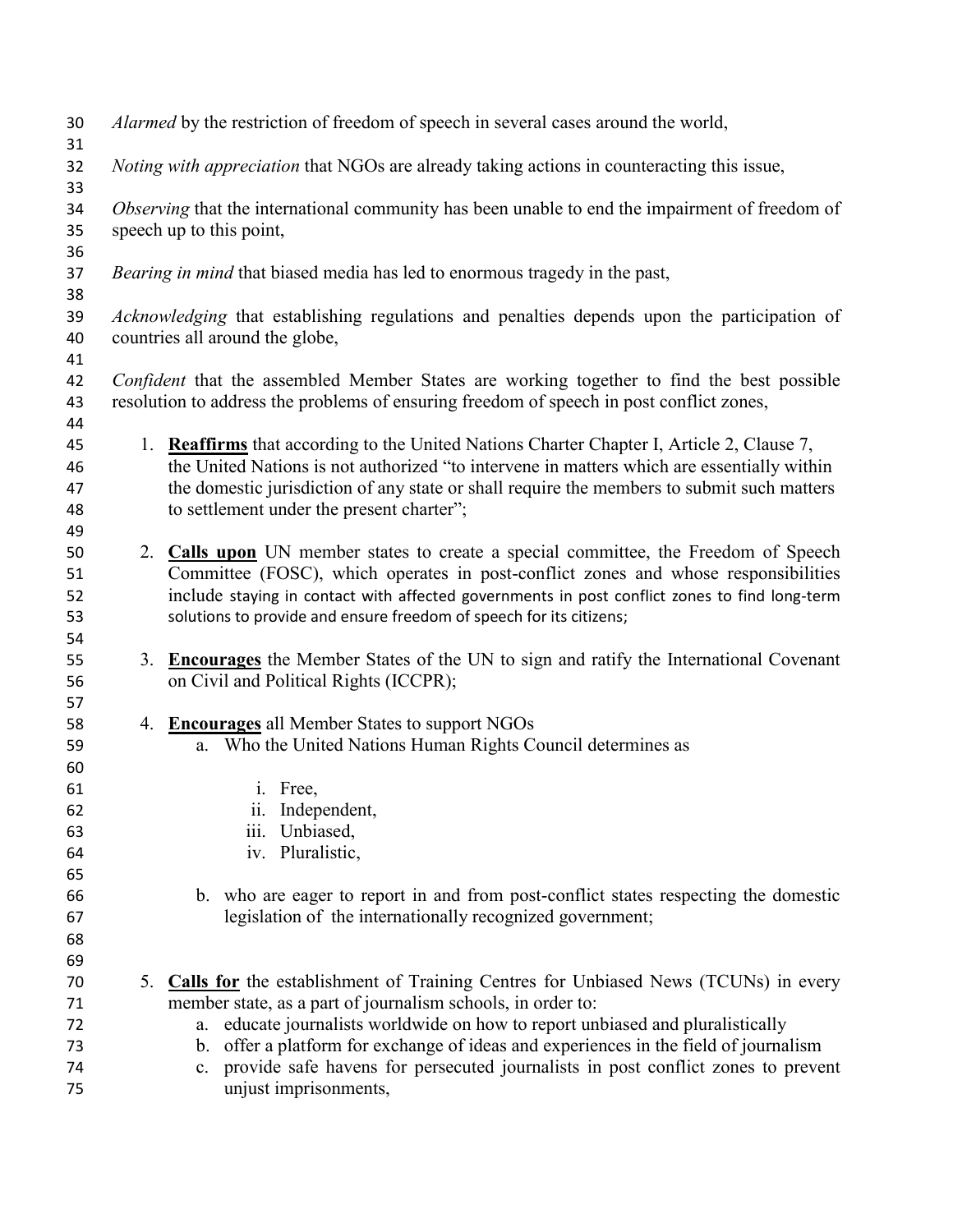| 76  | d. support the developing print, developing broadcast market and independent              |
|-----|-------------------------------------------------------------------------------------------|
| 77  | journalists by means of such as, but not limited to providing startup:                    |
| 78  |                                                                                           |
| 79  | <i>i.</i> funds,                                                                          |
| 80  | ii. equipment,                                                                            |
| 81  | iii. materials,                                                                           |
| 82  |                                                                                           |
| 83  |                                                                                           |
| 84  | 6. Requests the United Nations Development Program (UNDP) to:                             |
| 85  | support governments in constructing communication infrastructure in order to<br>a.        |
| 86  | increase access possibilities to internet, radio and printed media,                       |
| 87  | b. support research on possibilities that enable access to internet in regions which are  |
| 88  | underdeveloped and isolated;                                                              |
| 89  |                                                                                           |
| 90  | 7. Asks Amnesty International and other NGOs to further monitor media in post conflict    |
| 91  | zones in order to:                                                                        |
| 92  | a. detect the wide spreading of hatred campaigns,                                         |
| 93  | b. prevent outbreaks of violence;                                                         |
| 94  |                                                                                           |
| 95  | 8. Requests the International Bank for Reconstruction and Development (IBRD) to:          |
| 96  | a. fund the programs requested in operative clause 5,                                     |
| 97  | b. give financial aid to post conflict zones governments, if they are legitimated by      |
| 98  | their people and executing their power in accordance with the human rights, in            |
| 99  | order to build up communications infrastructure, under the condition that                 |
| 100 | independent reporters are allowed to enter and freely operate in their respective         |
| 101 | territories,                                                                              |
| 102 | c. give funds to NGOs                                                                     |
| 103 | i. supporting free and independent journalism,                                            |
| 104 | ii. who comply with criteria of operative clause 4,                                       |
| 105 | d. fund Amnesty International's monitoring services described in operative clause 6;      |
| 106 |                                                                                           |
| 107 | 9. Calls for the establishment of a special committee, "Women in Conflict Zones" (WICZ),  |
|     |                                                                                           |
| 108 | to:                                                                                       |
| 109 | monitor and support that women's groups and individual women, as well as<br>a.            |
| 110 | children, are included in the reconstruction and development of post conflict             |
| 111 | zones,                                                                                    |
| 112 | b. support women and women groups in post conflict zones,                                 |
| 113 | monitor that women are granted equal rights and the same freedom of speech as<br>c.       |
| 114 | men;                                                                                      |
| 115 |                                                                                           |
| 116 | 10. Proposes all member states should allow independent public service broadcasters       |
| 117 | alongside government broadcasters;                                                        |
| 118 |                                                                                           |
| 119 | 11. Encourages the establishment of a system for the allocation of broadcast licences and |
| 120 | frequencies, insulated from political and commercial interference;                        |
| 121 |                                                                                           |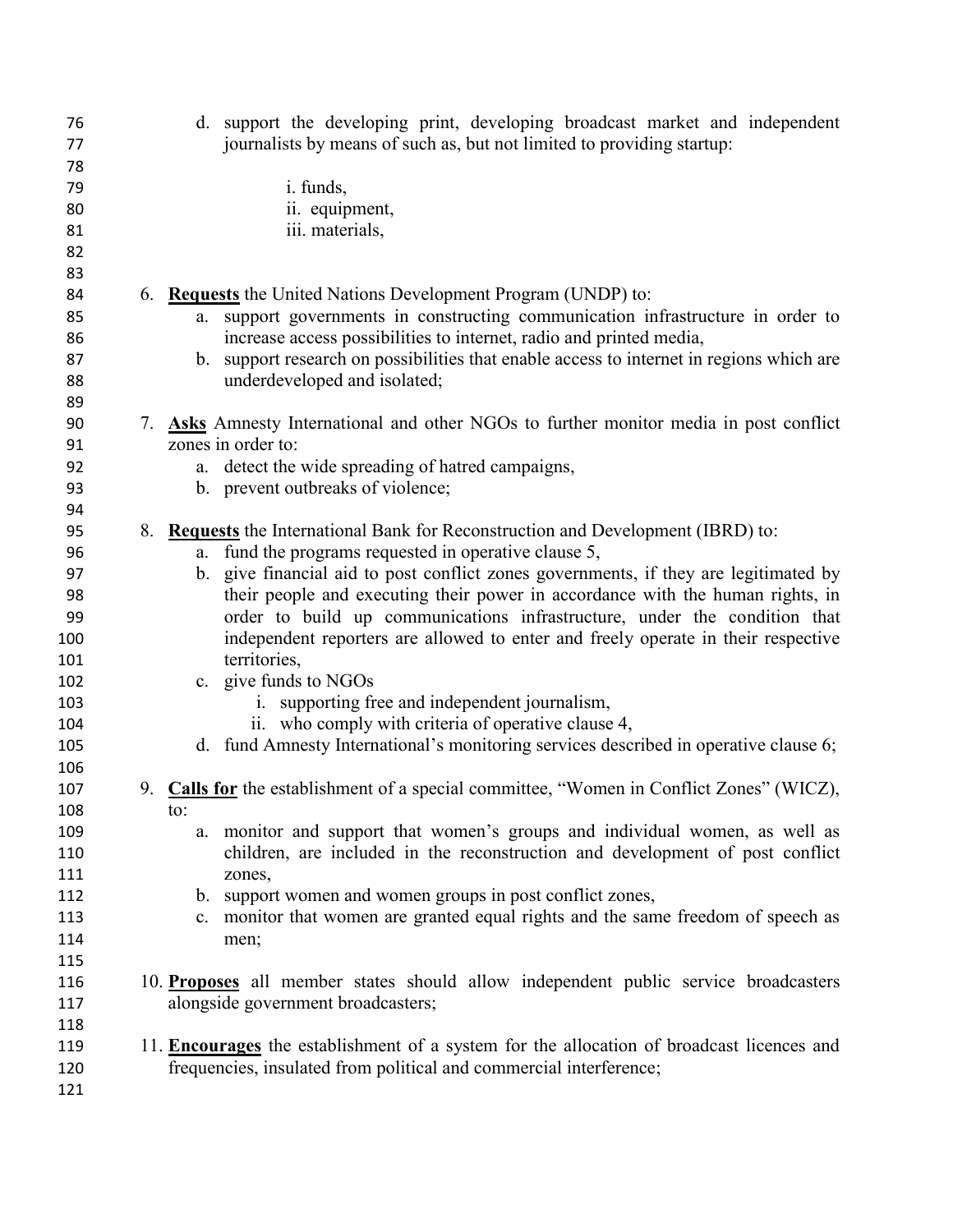| 122<br>123<br>124               | 12. Requires that investigations on the attacks against and killings of local and foreign<br>journalists in post conflict zones are made by independent investigators sent by the UN;                                                                                                                                                                                                                                                |
|---------------------------------|--------------------------------------------------------------------------------------------------------------------------------------------------------------------------------------------------------------------------------------------------------------------------------------------------------------------------------------------------------------------------------------------------------------------------------------|
| 125<br>126<br>127<br>128<br>129 | 13. Suggests all post-conflict states to allow their inhabitants to voice their opinions freely as well as<br>to seek, receive and impart information and ideas of all kinds, either orally, in writing or in print,<br>in the form of art or through any other media of their choice, with country-specific exceptions<br>accepted by the state's legitimate, internationally recognized government only in the following<br>cases: |
| 130                             | harming public order and endangering the state,<br>a.                                                                                                                                                                                                                                                                                                                                                                                |
| 131                             | incitement of criminal acts and physical violence,<br>$\mathbf{b}$ .                                                                                                                                                                                                                                                                                                                                                                 |
| 132<br>133                      | harassment towards ethnic minorities and religious groups dwelling in the given<br>c.<br>state,                                                                                                                                                                                                                                                                                                                                      |
| 134                             | d. infringement with public morality,                                                                                                                                                                                                                                                                                                                                                                                                |
| 135                             | disclosing information classified as confidential or strictly confidential on<br>e.                                                                                                                                                                                                                                                                                                                                                  |
| 136                             | i. criminal investigations,                                                                                                                                                                                                                                                                                                                                                                                                          |
| 137                             | ii. trials documents,                                                                                                                                                                                                                                                                                                                                                                                                                |
| 138                             | business secrets,<br>iii.                                                                                                                                                                                                                                                                                                                                                                                                            |
| 139                             | iv. state secrets,                                                                                                                                                                                                                                                                                                                                                                                                                   |
| 140                             | f.<br>stopping further developments in political progresses;                                                                                                                                                                                                                                                                                                                                                                         |
| 141<br>142<br>143<br>144        | 14. Further suggests the legislative body of post-conflict states to set up a national<br>committee that determines and need be updates a clear legal definition of hate speech and<br>terrorism so that the countries' judiciary authorities can have an objective basis when<br>ruling based on Operative Clause 12;                                                                                                               |
| 145<br>146<br>147<br>148        | 15. Encourage the internationally recognized governments of post-conflict countries that had<br>to face civil war to use state-owned media to strengthen the nationwide unity of the state                                                                                                                                                                                                                                           |
| 149<br>150<br>151               | a; by educational programs for children and adults alike highlighting the negative<br>effects of war such as but not limited to:<br>i. Famine,                                                                                                                                                                                                                                                                                       |
| 152                             | ii. electricity shortages,                                                                                                                                                                                                                                                                                                                                                                                                           |
| 153                             | iii. water shortages,                                                                                                                                                                                                                                                                                                                                                                                                                |
| 154<br>155                      | iv. other supply shortages,<br>v. structural changes in the employment sector that result in the rise of                                                                                                                                                                                                                                                                                                                             |
| 156                             | temporary, as well as long term unemployment,                                                                                                                                                                                                                                                                                                                                                                                        |
| 157                             | b; via promoting the reconstruction of the country altogether regardless of                                                                                                                                                                                                                                                                                                                                                          |
| 158                             | religion, ethnic background and political views,                                                                                                                                                                                                                                                                                                                                                                                     |